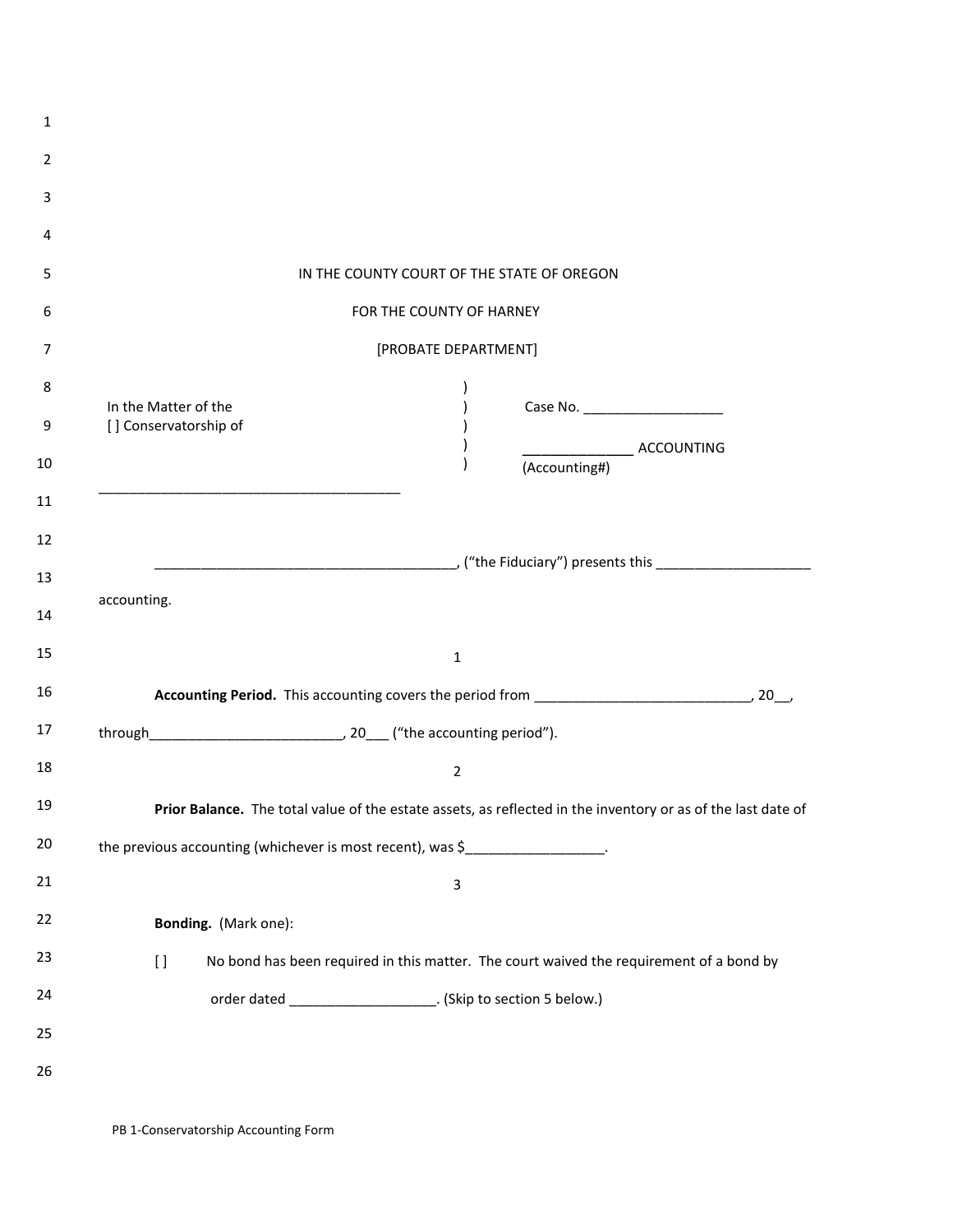| 1      |     | $\left[\right]$                                                                                                     | A bond has been required in this estate. The current amount of the of the total<br>total bond, including riders is                                                        |                             |  |
|--------|-----|---------------------------------------------------------------------------------------------------------------------|---------------------------------------------------------------------------------------------------------------------------------------------------------------------------|-----------------------------|--|
| 2      |     |                                                                                                                     | (Continue to subsection (a) of this section)                                                                                                                              |                             |  |
| 3      | (a) |                                                                                                                     | The total value of estate assets as of the last date of the accounting period is                                                                                          |                             |  |
| 4      | (b) |                                                                                                                     | The income in the estate estimated to be received during the next account period is                                                                                       | $\frac{1}{2}$               |  |
| 5      | (c) |                                                                                                                     | Total of (a) and (b)                                                                                                                                                      | $\frac{1}{2}$               |  |
| 6      | (d) |                                                                                                                     | The current value of all estate assets that have been restricted by court order are:<br>The date(s) of the court order(s) restricting assets is/are: ___________________. | $\sharp$ .                  |  |
| 7<br>8 | (e) |                                                                                                                     | TOTAL (amount to be bonded)                                                                                                                                               | $\updownarrow$ $\downarrow$ |  |
|        |     | 4                                                                                                                   |                                                                                                                                                                           |                             |  |
| 9      |     |                                                                                                                     | Change in Amount of Bond. The fiduciary asks the court to change the amount of the surety bond or the                                                                     |                             |  |
| 10     |     | restriction of assets as follows:                                                                                   |                                                                                                                                                                           |                             |  |
| 11     |     | (Check all that apply)                                                                                              |                                                                                                                                                                           |                             |  |
| 12     |     | [] No charge.                                                                                                       | [] Reduce the bond to $\frac{1}{2}$ .                                                                                                                                     |                             |  |
| 13     |     |                                                                                                                     | [] Increase the bond to \$                                                                                                                                                |                             |  |
| 14     |     |                                                                                                                     |                                                                                                                                                                           |                             |  |
| 15     |     |                                                                                                                     | 5                                                                                                                                                                         |                             |  |
| 16     |     |                                                                                                                     | Asset Schedule. The Asset Schedule is attached as Exhibit 1. This is a summary that lists all assets that existed                                                         |                             |  |
| 17     |     | during the accounting period.                                                                                       |                                                                                                                                                                           |                             |  |
| 18     |     |                                                                                                                     | 6                                                                                                                                                                         |                             |  |
| 19     |     |                                                                                                                     | Receipts and Disbursements. The list of receipts and disbursements for all assets are attached as Exhibit 2 to                                                            |                             |  |
| $20\,$ |     |                                                                                                                     | Exhibit _____. (Attach a separate exhibit for each asset listed in the Asset Schedule which has receipts or disbursements                                                 |                             |  |
| 21     |     | during the accounting period.) Also attached are depository statements for each bank or investment account, showing |                                                                                                                                                                           |                             |  |
| 22     |     | the beginning and ending balance of the account for the accounting period. (No depository statement is needed       |                                                                                                                                                                           |                             |  |
| 23     |     | showing the beginning balance if it was provided to show the final balance in the previous accounting.)             |                                                                                                                                                                           |                             |  |
| 24     |     |                                                                                                                     |                                                                                                                                                                           |                             |  |
| 25     |     |                                                                                                                     |                                                                                                                                                                           |                             |  |
| 26     |     |                                                                                                                     |                                                                                                                                                                           |                             |  |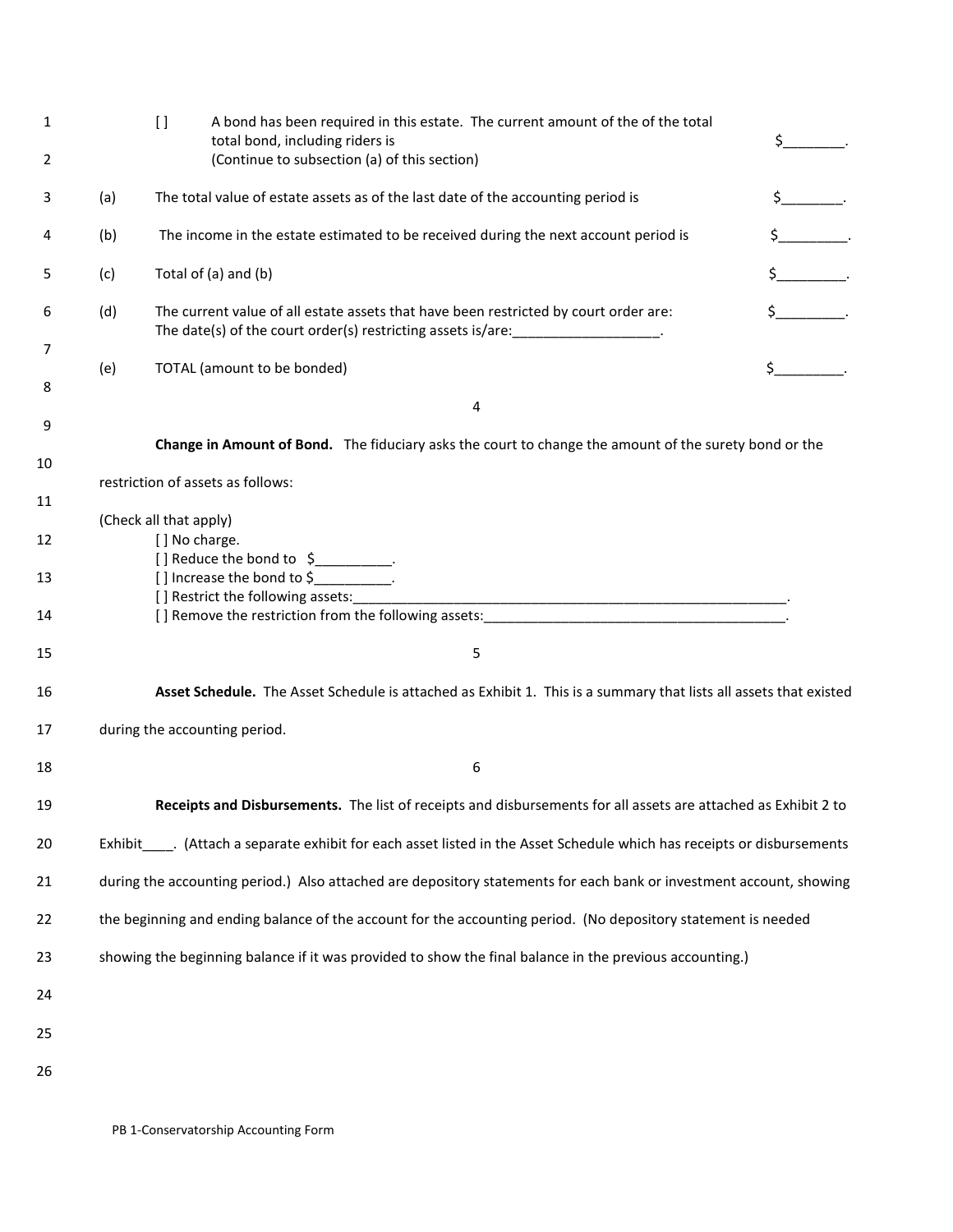| Vouchers. (Choose (a), (b), or (c).                                                                                 |
|---------------------------------------------------------------------------------------------------------------------|
| [ ] Vouchers showing every payment are also attached in Exhibit 2 to Exhibit ____ to the receipts and               |
| disbursements for any account from which payments are made.                                                         |
| [ ] The Fiduciary asks the court to waive the requirement of filing vouchers for this accounting. The               |
| vouchers for this accounting are located at the following address: _________________________________                |
| The vouchers will continue to be maintained and be available for examination at that location for one               |
| year after the closing of this estate.                                                                              |
| [] Vouchers are waived by court rule.                                                                               |
| 8                                                                                                                   |
| Return of Vouchers and Depository Statements. (Choose (a) or (b).)                                                  |
| [ ] The fiduciary does not want to receive back the vouchers or depository statement, if any.                       |
| [ ] Upon approval of this accounting, the Fiduciary requests that the court return the vouchers and                 |
| depository statements in the enclosed self-addressed, stamped envelope.                                             |
| 9                                                                                                                   |
| Changes During the Accounting Period. During the accounting period, the following changes in assets or              |
|                                                                                                                     |
|                                                                                                                     |
|                                                                                                                     |
|                                                                                                                     |
| 10                                                                                                                  |
| Disclosures of Dealing with Related Parties. During the accounting period, the following transactions               |
| occurred between the estate and the Fiduciary, a member of the Fiduciary's family, a friend of the Fiduciary or the |
|                                                                                                                     |
|                                                                                                                     |
|                                                                                                                     |
|                                                                                                                     |
|                                                                                                                     |

PB 1-Conservatorship Accounting Form